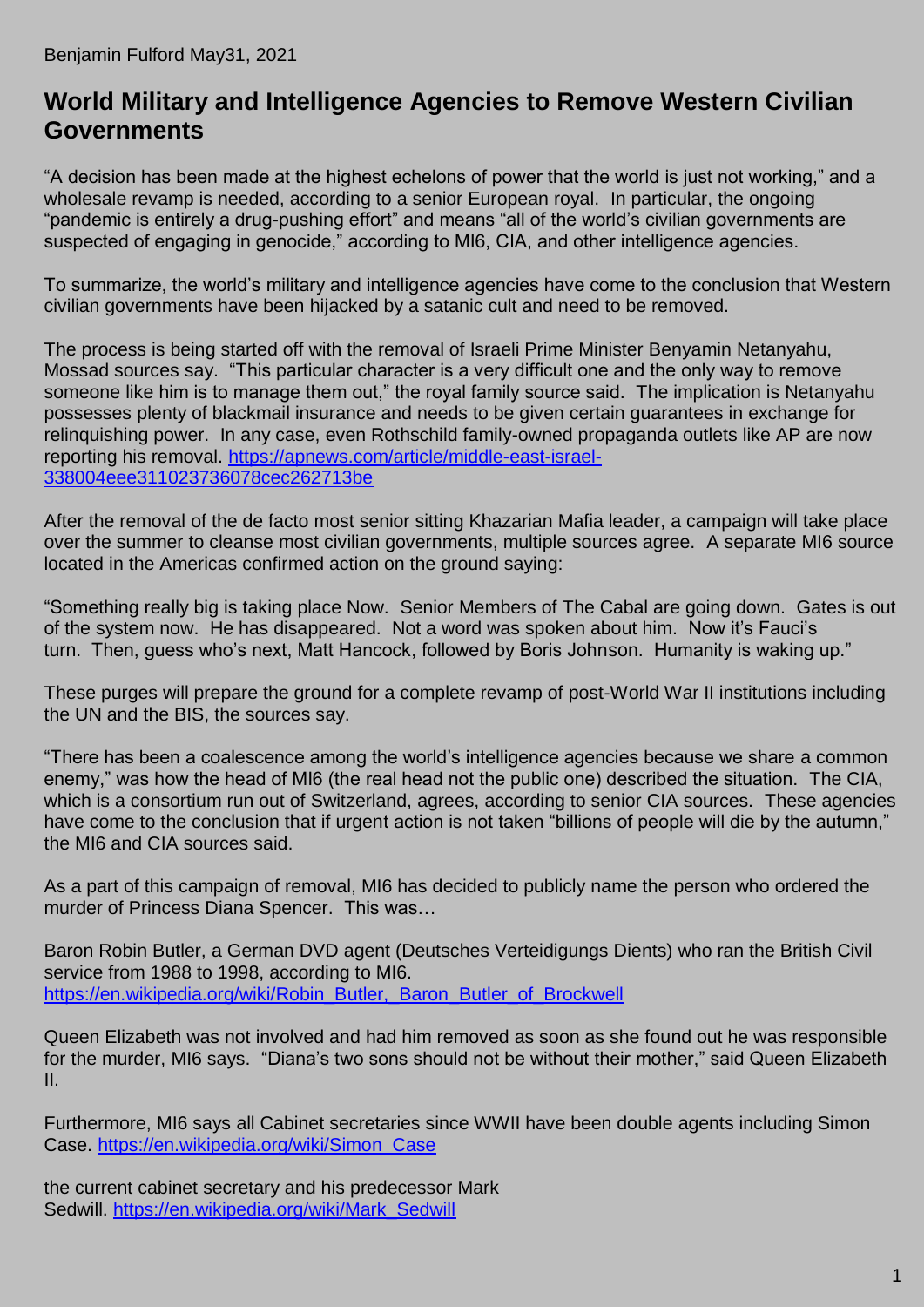These men are "both DVD agents and traitors to the United Kingdom," according to MI6. These revelations have put Number 10 Downing Street "in a blind state of panic," the sources said, noting their servers were down.

To summarize: The DVD has been on a massive killing spree ever since World War II that culminated in their seizing of power in the U.S. in the coup d'etat that followed 9.11. The execution of George Bush Sr. helped put an end to it but the battle is not over yet. As long as we see the fake Biden presidency show and pandemic pushed in the media, we have to keep fighting. We are dealing with a cult that has run large parts of humanity literally for thousands of years and they do not plan to go quietly into the night.

The rabbit hole runs very deep. Basically though, the world's military and intelligence agencies have finally realized that a cult of Sabbatean Frankist Jews really is trying to kill most of the global population.

They realized the ongoing "pandemic" was "another 9.11 or Fukushima being carried out by these genocidal fanatical lunatics."

When asked, "how in the name of God did these people seize the world," a senior European royal said, "The Rothschilds are particularly dangerous people, they are beyond evil."

As an example of their Mafia-like compromise and control system, the source described an incident where "beautiful children were beheaded in front of a congregation" of elite Australians who had all been drugged. "All of their faces were recorded so there is a repository of blackmail intelligence," the source said. This sort of event has taken place all over the world. In Japan too, this writer has noted over the years how only compromised politicians are allowed into positions of power.

Furthermore, the Khazarian Mafia plan long-term, making it very difficult for normal humans to comprehend. For example, "The Rockefellers staged a ritualistic bloodthirsty orgy at the groundbreaking before the World Trade Center buildings were built," the Royal Family source said.

The incredible extent to which this blackmail and compromise network runs is why a truth and reconciliation process is needed for the people who were unwillingly dragged into this cult.

In any case, the Rothschilds are going to be told to back off and the BIS will be dissolved, the agency sources promise.

The Pentagon is also on the case. According to a senior official:

"Gitmo is operating 24/7 processing detainees. There are four teams working 6-hour shifts with three persons in the JAG (judge advocate generals) team. There are currently tens of thousands of prisoners in a multi-level underground prison facility near the Thule, Greenland, U.S. Space Force Base; all Transferred from Gitmo. Special operations forces and Marines are the only ones being used to make the arrests of the Cabal and their minions."

He suggested we read between the lines of the article at the link below: [https://www.defenseone.com/policy/2021/05/U.S.-space-force-seeks-2020-civilian-acquisition-staff-](https://www.defenseone.com/policy/2021/05/us-space-force-seeks-2020-civilian-acquisition-staff-2022/174360/)[2022/174360/](https://www.defenseone.com/policy/2021/05/us-space-force-seeks-2020-civilian-acquisition-staff-2022/174360/)

We can confirm that the Pentagon, the British Commonwealth, the Chinese, the Vatican, the Black Sun, the Asian Secret Societies, the Russians, and many other groups have decided enough is enough. A team of over 1,000 lawyers and over 10,000 medical experts have begun legal proceedings against the CDC, WHO & the Davos Group for crimes against humanity. They have full military and agency backing.<https://breaking-news.ca/the-new-nuremberg-trials-2021-please-share-this-info/>

U.S. President Donald Trump is involved and "Trump's team are operating out of The Cheyenne Mountain Complex, near Colorado Springs, Colorado. It is a Space Force installation and defensive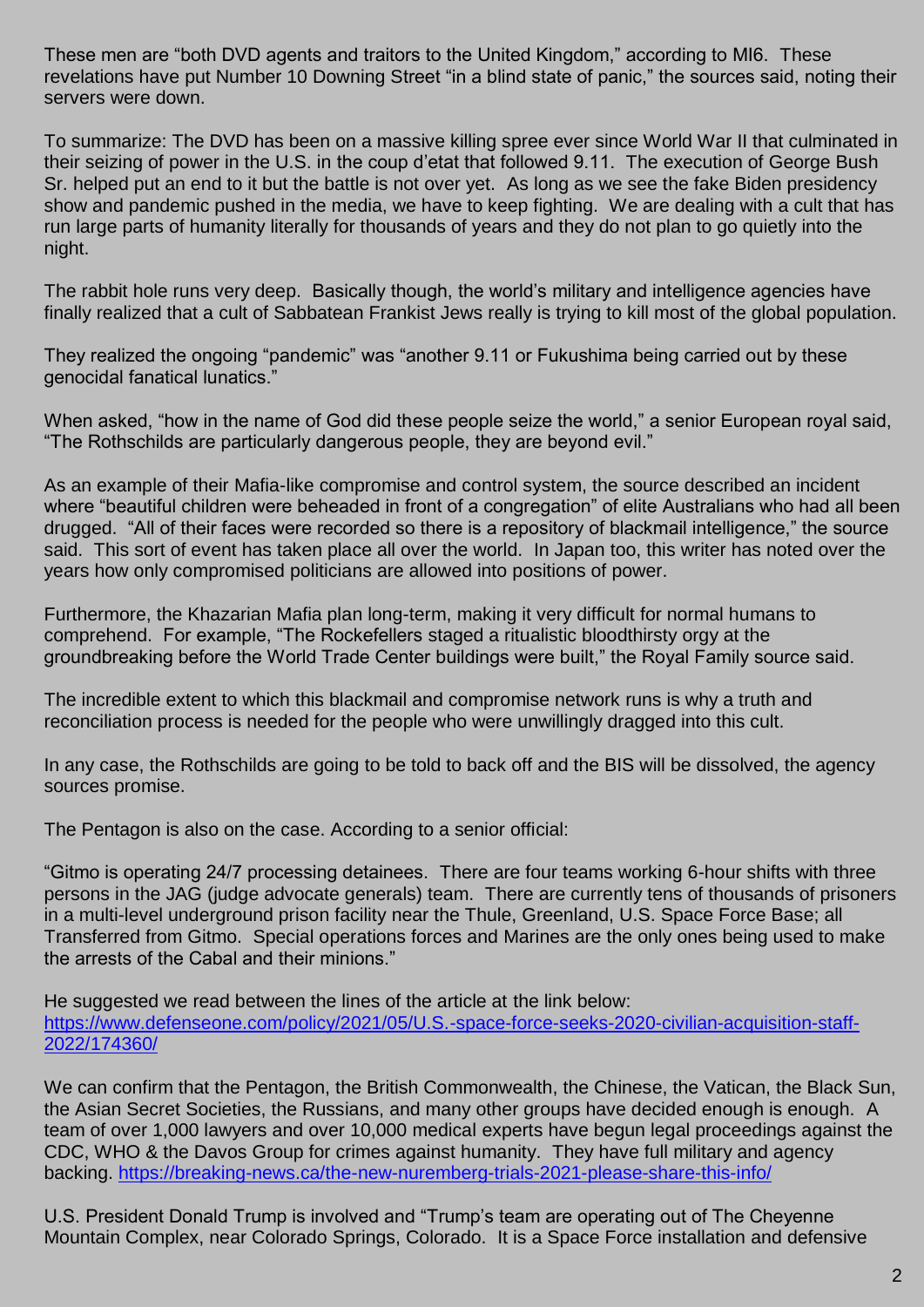bunker. It is operated by the United States Space Force. The same as the Thule, Greenland, Air Base, also operated by the U.S. Space Force," Pentagon sources added.

The Pentagon and CIA sources also say that "Thule Air Force Base is the new Area 51." They say Russia and China are competing with the U.S. military White Hats to get a solid base there. This is because of vast underground mineral reserves found there including gold and rare earth elements.

A relative of Admiral Byrd of Antarctica fame says the Thule Base is the center of operations for The U.S. Space Force. "We have access to off-world technology and are in constant contact with our offworld family, working side by side for the advancement and freedom of humanity," he says.

It is interesting that the Knights Templar and the Black Sun members are also talking about space and UFOs these days. The new head of the Templar Knights of Malta said there was "a big internal discussion with collaboration for the Operation with Black Sun and Templar Knights of Malta." This involved not only the P3 but also the "P4 Freemasons", the Knights commander says. "The Black Sun is ahead of NASA and already can go to outer space with their own space ships," he says. "I've discussed this angle with the Jason Society because UFOs are the basis of their existence," he notes.

As usual with this deep space and UFO stuff, believe it when you see it and even then remain skeptical that it may be a Bluebeam psyop. Nonetheless, it is interesting to note that even here and now realworld organizations like MI6 are paying attention to the space stuff these days.

Just remember though, the cabal has been planning some sort of space opera psy-ops ever since the War of the Worlds caused panic when it was aired as a radio show in 1938.

Meanwhile back at the planet's surface, we note a continued descent into anarchy in the U.S. The articles below are just a few about the dozens and dozens of mass shootings taking place there on a monthly basis now. The overall crime rate is also skyrocketing. [https://www.zerohedge.com/political/12](https://www.zerohedge.com/political/12-mass-shootings-over-weekend-america-descends-chaotic-summer) [mass-shootings-over-weekend-america-descends-chaotic-summer](https://www.zerohedge.com/political/12-mass-shootings-over-weekend-america-descends-chaotic-summer)

[https://www.msn.com/en-U.S./news/crime/public-transit-worker-fatally-shot-8-then-killed-himself-at-san](https://www.msn.com/en-us/news/crime/public-transit-worker-fatally-shot-8-then-killed-himself-at-san-jose-rail-yard-authorities-say/ar-AAKposP?ocid=uxbndlbing)[jose-rail-yard-authorities-say/ar-AAKposP?ocid=uxbndlbing](https://www.msn.com/en-us/news/crime/public-transit-worker-fatally-shot-8-then-killed-himself-at-san-jose-rail-yard-authorities-say/ar-AAKposP?ocid=uxbndlbing)

[https://www.dailymail.co.uk/news/article-9621133/New-York-Citys-pandemic-aftermath-laid-bare](https://www.dailymail.co.uk/news/article-9621133/New-York-Citys-pandemic-aftermath-laid-bare-homelessness-mental-illness-crime-escalate.html)[homelessness-mental-illness-crime-escalate.html](https://www.dailymail.co.uk/news/article-9621133/New-York-Citys-pandemic-aftermath-laid-bare-homelessness-mental-illness-crime-escalate.html)

<https://www.zerohedge.com/political/two-dead-25-others-shot-florida-club>

Part of the background for this is economic collapse. U.S. Prices are now rising at the fastest pace in over 30 years while incomes have recorded the steepest drop ever. [https://www.zerohedge.com/economics/feds-favorite-inflation-indicator-explodes-fastest-rate-1992](https://www.zerohedge.com/economics/feds-favorite-inflation-indicator-explodes-fastest-rate-1992-incomes-crash-record) [incomes-crash-record](https://www.zerohedge.com/economics/feds-favorite-inflation-indicator-explodes-fastest-rate-1992-incomes-crash-record)

No wonder everybody is turning to silver and other precious metals. This has prompted the U.S. mint to say: "As the demand for silver remains greater than the supply, the reality is such that not everyone will be able to purchase a coin." [https://www.zerohedge.com/commodities/U.S.-mint-delays-silver](https://www.zerohedge.com/commodities/us-mint-delays-silver-shipments-due-global-silver-shortage)[shipments-due-global-silver-shortage](https://www.zerohedge.com/commodities/us-mint-delays-silver-shipments-due-global-silver-shortage)

On a side note, we received this footage from Wuhan, China. Could be just an underground gas leak explosion but if anyone knows more significant details surrounding it please make a note in the comments. [Wuhan.explosion](https://benjaminfulford.net/wp-content/uploads/2021/05/Wuhan.explosion.3gp)

While the situation may seem grim, especially in the U.S., we also need to look at all the good news that is out there. For example, if you talk to people who actually deal with death as a business, like funeral homes and life insurance companies, you will find out that nobody is dying more than unusual despite all the pandemic hysteria. "The most lethal pandemic in decades descends on the globe with deadly